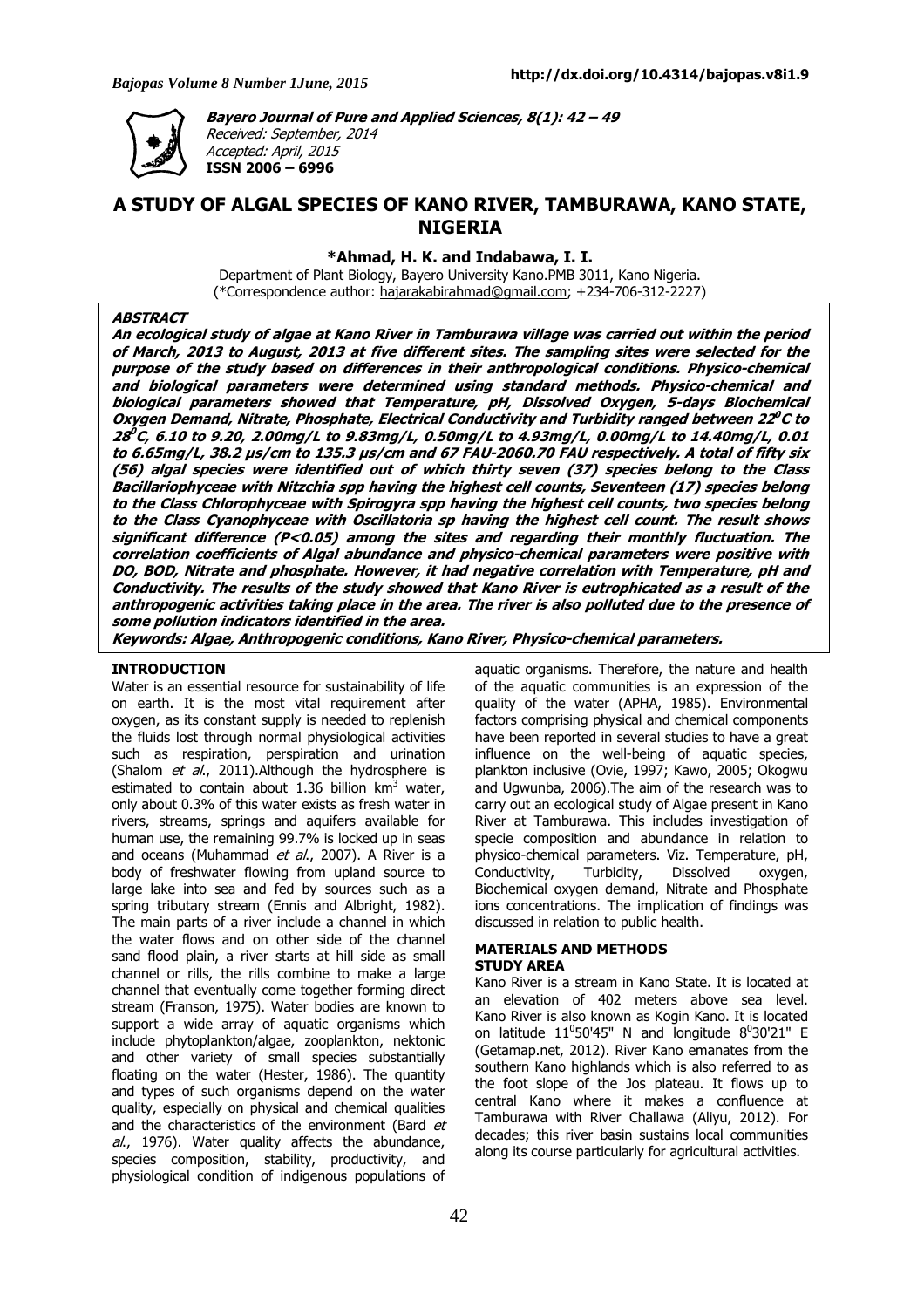Similarly, the new Tamburawa water treatment plant. is situated near the river and it sources its raw water from the river. Thus, providing source of water for agricultural, industrial and domestic purposes in Kano. metropolis.

## **Sampling Site**

Five (5) sampling sites were selected for the purpose of this study based on differences in their. anthropological conditions. GPS 12 model (GARMIN, USA) was used in marking the global position of the sites.

Site A: This site is located on latitude  $11^0$ 50'39"N and longitude 008<sup>0</sup>30'33"E. The site is near a farmland, other human activities taking place regularly include sand collection and fishing.

• Site B: This site is located on latitude  $11^050'32''N$  and longitude  $008^030'43''$ E.At the site, individuals source water for irrigation activities.

• Site C: This site is located on latitude  $11^050'33''N$  and longitude 008<sup>0</sup>30'44"E. This is the point at which the new Tamburawa water treatment plant draws its raw river water for purification purposes.

• Site D: This site is located on latitude  $11^050'23''N$  and longitude  $008^031'02''$ E.At this site activities such as fishing and sand collection are taken place.

• Site E: This site is located on latitude  $11^050'05''N$  and longitude 008<sup>0</sup>31'10"E.Activities such as sand collection,washing and bathing are taken place regularly.



Produced At Cartography Lab Geography Department B.U.K (April 2014) By Dahiru Isa Abba

### **Fig 1: Map of Kano River showing sampling sites Sample collection**

Water sample was collected using 250ml dark brown bottles as described by Indabawa (2012). The sampling bottles were sterilized in the laboratory. On reaching to the field, for each sampling site, each bottle was rinsed several times with the water to be sampled. Each bottle was opened at a depth of 30cm from the surface in the direction of water current. After each bottle was filled, it was removed from the water and closed tightly. Finally, the bottles were labeled with full details of the site of the sample and date of collection. The bottles were then placed in a

sampling box containing ice and taken to the laboratory for further analysis.The phytoplanktons were collected using plankton net with a collecting bottle (100ml) at the base. At each of the site, the net was immersed just below the water surface and then towed through a distance of 4.5meters along the side of the boat. The content of the bottle was poured into a sampling bottle of the same capacity and preserved for further laboratory analysis. Formalin solution was used to preserve the sample (Beveridge, 1985; APHA, 1985).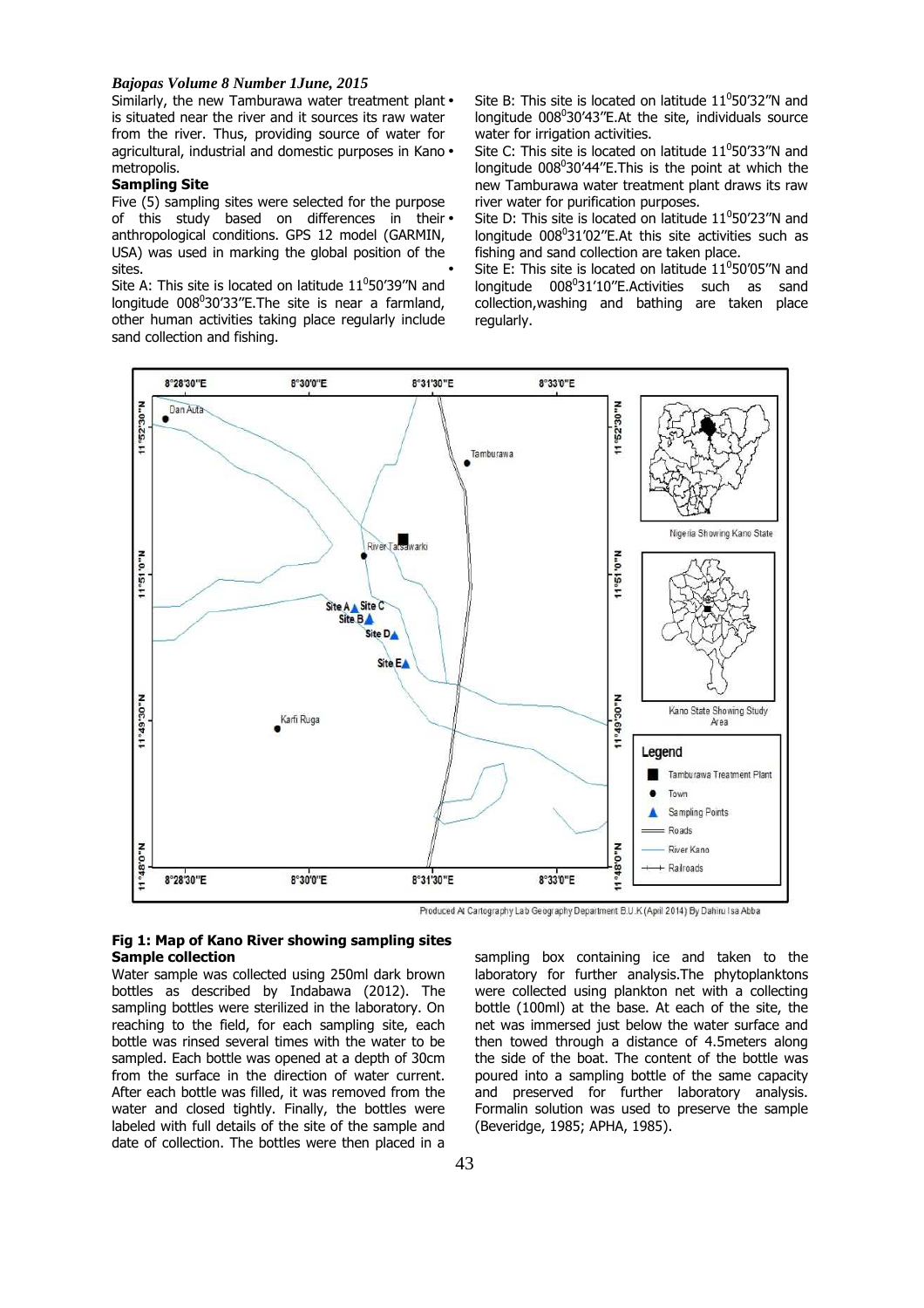**Determination of Physico-chemical Parameters**  Six (6) physico-chemical parameters were determined from the river. Temperature was determined in situ using thermometer as described by APHA (1992), pH was determined using dip-in mobile battery operated pH meter, dissolved oxygen was determined using modified Wrinkler's titration method, biochemical oxygen demand was determined using five days incubation method as described by Okafor (1985), Electrical Conductivity was determined using EC/TDS bench meter, turbidity, nitrate and phosphate were determined using DR/2010 Spectrophotometer.

**Identification and Counting**: Algal species were identified under Compound microscope (hund, H600). Standard phycological keys describe by Palmer (1980), Edward and David (2010) were used to determine species. Algal cell count was done using haemacytometer as described by Schoen (1988) and Guillard (1978). A coverslip was used to cover the grids of the haemacytometer and then a pipette was used to fill the haemacytometer chamber. The pipette was placed at the tip of the haemacytometer and the sample flows into the chamber by capillary action. Cells were allowed to settle and checked under microscope for satisfactory distribution of cells.

The grid is divided into 9 large squares, each large square is divided into 25 medium squares and each medium square is further divided into 16 small squares. For fundamental measurement, the average number of cells of the centre large square was counted, the procedure was repeated twice. The cell density was obtained by multiplying the average cell count for each specie by conversion factor for Neubauer  $(x10^4)$ 

## **Statistical analysis**

Raw data was subjected to ANOVA using General Linear Model (GLM) in SAS VERSION (9.3) means were separated using SNK (Student-Newman-Keuls Test) at 5%.The data was also subjected to Pearson's correlation coefficient using SAS.

### **RESULTS**

The surface water temperature and pH for the sampling sites throughout the study period are presented in (Table 1). The range of temperature was  $22^{\circ}$ C to  $28^{\circ}$ C with the lowest value recorded at Site A in August and the highest at Site E in May and June. The range of pH values was 6.10 to 9.20 with the lowest value recorded at Site C in June and the highest at Site A in March respectively. Significant variation (P<0.05) on values of temperature and pH at both sites occur monthly and within the wet and dry season.

The values for dissolved oxygen and biochemical oxygen demand are shown in (Table 2). The DO values range between 2.00 to 9.83mg/l with the lowest and highest values recorded at Site E in May and Site A in August respectively. The range of the BOD was 0.50 to 4.93mg/l; the lowest value was recorded at Site D in June and the highest at Site E in August.

The result shows significant difference (P<0.05) at  $44$ both sites for each month and between wet and dry season.

Water turbidity and conductivity values varied considerably during the study period (Table 3). The turbidity value ranges between 67.00 to 2060.70 FAU with the lowest value recorded at Site C in March and the highest at Site E in August. The range of conductivity value was 38.20 to 135.30µs/cm with the lowest value recorded at Site C in August and the highest at Site A in march respectively. There was a significant variation (P<0.05) in the values among the sites and also significant variation regarding their monthly fluctuation in each site.

The phosphate and nitrate values for the sampling sites are presented in (Table 4). Phosphate ranges between 0.01 to 6.65mg/l, the lowest value was recorded at Site C in April and Site D and E in May while the highest value was recorded at Site E in August respectively. The value of the Nitrate ranges between 0.00 to 14.40mg/l, the lowest value was recorded at Site E in March and the highest at Site D in August. The result shows significant difference (P<0.05) at both sites and between the seasons.

The number of Algal species identified from the river and the total cell counts are presented in (Table 5). A total of Fifty six (56) species were identified out of which Thirty seven (37) species belongs to the class Bacillariophyceae with Nitzchia spp having the highest cell counts, Seventeen (17) species belongs to the class Chlorophyceae with Spirogyra spp having the highest cell counts. Two species belongs to the class Cyanophyceae with Oscillatoria sp having the highest cell count.

The relationship between the Algal species and physico-chemical parameters of Kano river is presented in (Table 6). Algae had positive correlation with DO, BOD, Turbidity, Nitrate and Phosphate. However, it had negative correlation with<br>Temperature. pH and Conductivity. Temperature, pH and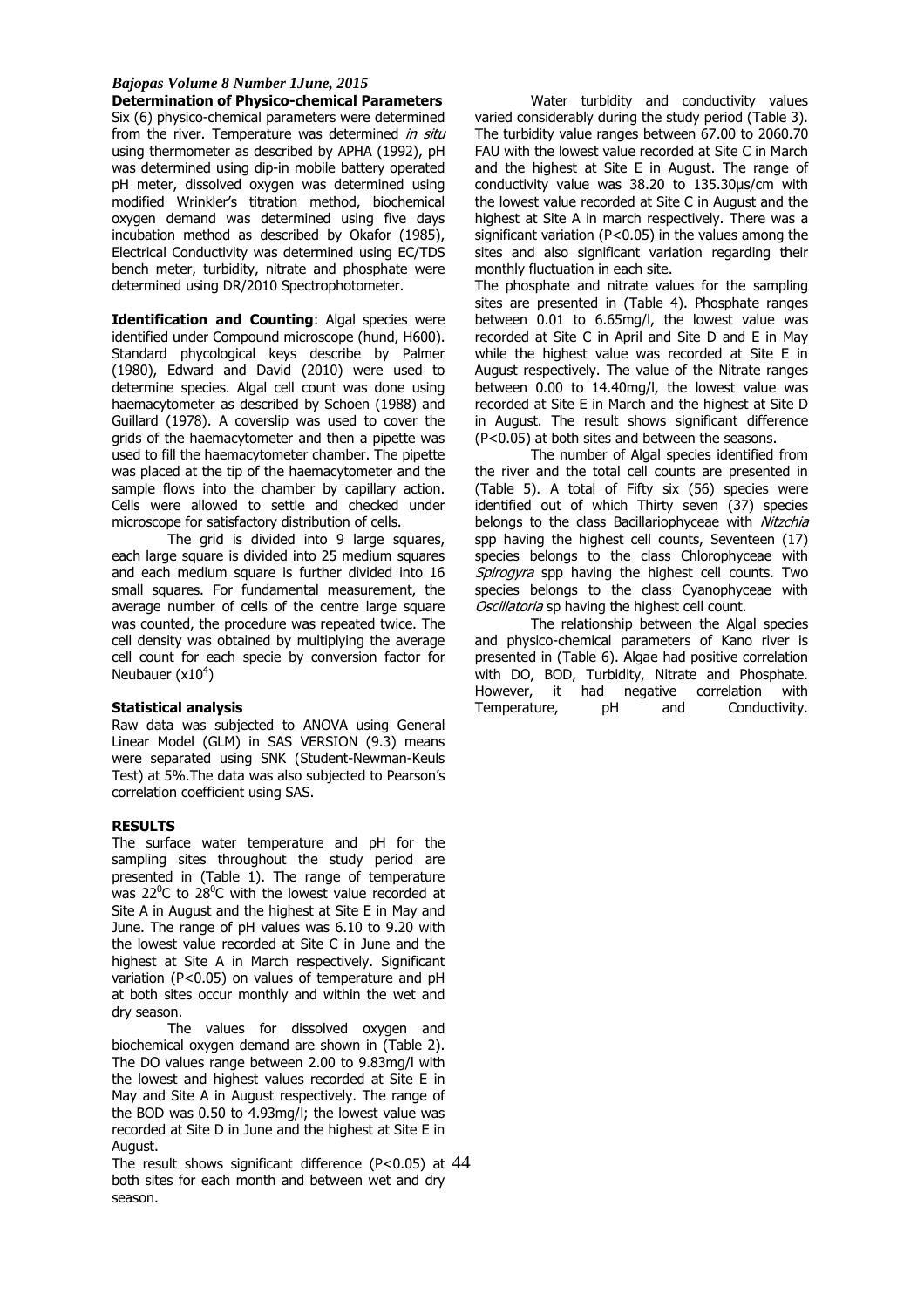**Table 1: Mean of some Physico-chemical Parameters of the Five sampling sites in Kano River** 

| Temperature (°C) |                                                                                                                  |                                                                 |  |                                                            |         |                   |                                                                           |                              |                   | рH                           |         |           |  |  |  |
|------------------|------------------------------------------------------------------------------------------------------------------|-----------------------------------------------------------------|--|------------------------------------------------------------|---------|-------------------|---------------------------------------------------------------------------|------------------------------|-------------------|------------------------------|---------|-----------|--|--|--|
| <b>Months</b>    |                                                                                                                  |                                                                 |  |                                                            |         | <b>SE</b>         |                                                                           |                              |                   |                              |         | <b>SE</b> |  |  |  |
| March            | $23.66^{b}$                                                                                                      | $24.06^{bba}$                                                   |  | 23.66 <sup>b</sup> 25.13 <sup>aa</sup> 25.30 <sup>aa</sup> | ±0.3349 | $9.20^{\rm a}$    | 7.66 <sup>b</sup> 7.96 <sup>bb</sup> 7.96 <sup>bb</sup>                   |                              | $8.00^{bb}$       | ±0.1414                      |         |           |  |  |  |
| April            | $26.00^{\circ}$                                                                                                  | $26.20^{ccb}$                                                   |  | 25.10 <sup>d</sup> 26.40 <sup>bb</sup> 26.83 <sup>a</sup>  | ±0.0745 |                   | $7.73aa$ $7.16aa$ $7.86aa$ $7.30aa$                                       |                              |                   | $7.10^{aa}$                  | ±0.2816 |           |  |  |  |
| May              | 27.00 <sup>b</sup>                                                                                               | $27.86^{aa}$                                                    |  | 27.20 <sup>bb</sup> 27.86ª28.00 <sup>aa</sup>              | ±0.0666 |                   | $8.20^{aa}$ 7.73bba 7.80bbaa7.80bbaa                                      |                              |                   | 7.66 <sup>b</sup>            | ±0.1145 |           |  |  |  |
| June             | 26.30 <sup>d</sup>                                                                                               | 26.66°26.93 <sup>b</sup> 27.00 <sup>bb</sup> 28.00 <sup>a</sup> |  |                                                            | ±0.0802 | 7.80 <sup>a</sup> | 7.10 <sup>d</sup>                                                         | $6.10^{e}$ 7.20 <sup>c</sup> |                   | 7.40 <sup>b</sup><br>±0.0000 |         |           |  |  |  |
| July             | $25.00^e$                                                                                                        | 26.20°25.83ª27.00 <sup>b</sup> 27.30ª                           |  |                                                            | ±0.0745 |                   | 7.20 <sup>bb</sup> 7.30 <sup>a</sup> 7.30 <sup>aa</sup> 7.20 <sup>b</sup> |                              | 7.10 <sup>c</sup> | ±0.0000                      |         |           |  |  |  |
| August           |                                                                                                                  | $22.00^{\circ}23.20^{\circ}22.50^{\circ}24.00^{\circ}$          |  | 24.66ª±0.0745                                              |         |                   | $6.70^{\circ}$ 7.20 <sup>bb</sup> 7.30 <sup>a</sup> 7.20 <sup>b</sup>     |                              | $7.30^{aa}$       | ±0.0000                      |         |           |  |  |  |
|                  | Means followed by the same letter(s) superscript in the same row are not significantly different using SNK at 5% |                                                                 |  |                                                            |         |                   |                                                                           |                              |                   |                              |         |           |  |  |  |

### **KEY**

SE………Standard error

**Table 2: Mean of some Physico-chemical Parameters of the Five sampling sites in Kano River** 

|        | Dissolved Oxygen (mg/l) |                                  |                   |                      |                   |         |   |  |                   | 5-days Biochemical Oxygen Demand (mg/l) |                    |                      |                                  |         |  |  |  |
|--------|-------------------------|----------------------------------|-------------------|----------------------|-------------------|---------|---|--|-------------------|-----------------------------------------|--------------------|----------------------|----------------------------------|---------|--|--|--|
| Months |                         | в                                | D                 |                      | SE                |         | А |  | в                 |                                         | D                  |                      | SE                               |         |  |  |  |
| March  | 4.40 <sup>c</sup>       | $4.63^{\circ}$                   | $4.70^a$          | $4.30^{\circ}$       | 4.20 <sup>e</sup> | ±0.0149 |   |  | $1.50^{\circ}$    | $1.10^{e}$                              | 2.00 <sup>c</sup>  | 3.20 <sup>a</sup>    | 3.00 <sup>b</sup>                | ±0.0000 |  |  |  |
| April  | 4.80 <sup>d</sup>       | 5.10 <sup>c</sup>                | $5.40^{b}$        | $5.90$ <sup>aa</sup> | 5.86 <sup>a</sup> | ±0.0537 |   |  | 3.00 <sup>a</sup> | $2.90^e$                                | $3.20^{b}$         | 4.20 <sup>a</sup>    | $3.10^{c}$                       | ±0.0000 |  |  |  |
| May    | $3.73^{b}$              | $4.10^{aa}$                      | $2.60^{\circ}$    | $3.93^{\circ}$       | 2.00 <sup>d</sup> | ±0.0614 |   |  | $2.10^{p}$        | 2.70 <sup>a</sup>                       | 1.50 <sup>c</sup>  | $2.73$ <sup>aa</sup> | 1.00 <sup>d</sup>                | ±0.0596 |  |  |  |
| June   |                         | $8.93^a$ 5.00 <sup>bb</sup>      | 4.93 <sup>b</sup> | 3.90 <sup>c</sup>    | $3.10^{d}$        | ±0.0557 |   |  | $3.80^{\circ}$    | $2.40^{b}$                              | 0.90 <sup>d</sup>  | $0.50^e$             | 1.20 <sup>c</sup>                | ±0.0447 |  |  |  |
| July   |                         | $6.80^{\circ}$ 5.93 <sup>b</sup> | 4.80 <sup>c</sup> | 3.80 <sup>e</sup>    | 4.40 <sup>d</sup> | ±0.0471 |   |  | 4.66 <sup>a</sup> | $3.10^{p}$                              | 0.80 <sup>dd</sup> | 0.70 <sup>d</sup>    | 1.10 <sup>c</sup>                | ±0.0745 |  |  |  |
| August | $9.83^{\circ}$          | 7.86 <sup>cc</sup>               | $8.90^{b}$        | 7.86 <sup>c</sup>    | 7.20 <sup>°</sup> | ±0.1095 |   |  | $4.10^{p}$        | $3.30^e$                                | 3.50 <sup>d</sup>  |                      | $3.70^{\circ}$ 4.93 <sup>a</sup> | ±0.0298 |  |  |  |

Means followed by the same letter(s) superscript in the same row are not significantly different using SNK at 5%

## **KEY**

SE………Standard error

## **Table 3: Mean of some Physico-chemical Parameters of the Five sampling sites in Kano River**

|             |                                                                                                                  | <b>Turbidity (FAU)</b>                 |                                                                                                                                     |                               |                    | Conductivity (µs/cm) |                    |                    |                                                 |                  |                                                                |                      |         |  |  |
|-------------|------------------------------------------------------------------------------------------------------------------|----------------------------------------|-------------------------------------------------------------------------------------------------------------------------------------|-------------------------------|--------------------|----------------------|--------------------|--------------------|-------------------------------------------------|------------------|----------------------------------------------------------------|----------------------|---------|--|--|
| Months      | A                                                                                                                | В                                      |                                                                                                                                     |                               |                    | <b>SE</b>            |                    | AB                 | <b>CDE</b>                                      | <b>SE</b>        |                                                                |                      |         |  |  |
| March       | 94.33 <sup>a</sup>                                                                                               | 74.00 <sup>d</sup>                     | $67.00^e$                                                                                                                           | 85.00 <sup>c</sup>            | 91.00 <sup>b</sup> | ±0.2981              |                    | $89.66^{b}$        | 63.20 <sup>d</sup>                              | 57.86 $^{\circ}$ | $83.10^{\circ}$                                                | $91.00^{\rm a}$      | ±0.1605 |  |  |
| April       | $120.33^{bb}$ $105.66^c$                                                                                         |                                        | 84.00 <sup>d</sup> 132.00 <sup>a</sup> 114.66 <sup>ccb</sup>                                                                        |                               | ±3.2863            |                      | 81.20 <sup>c</sup> | 61.30 <sup>d</sup> | $45.10^e$                                       | $87.86^a$        | 84.30 <sup>b</sup>                                             | ±0.0596              |         |  |  |
| May         | $168.00^e$ 232.66 <sup>d</sup>                                                                                   |                                        | $252.00^{\circ}$                                                                                                                    | 325.33 <sup>b</sup> 347.00ª   |                    | ±0.6146              |                    | $135.30^a$         |                                                 |                  | $70.30^{\rm e}75.10^{\rm d}102.00^{\rm c}$ 120.30 <sup>b</sup> |                      | ±0.0000 |  |  |
| June        |                                                                                                                  | $1319.00^{\circ}$ 1015.33 <sup>e</sup> | 1421.00 <sup>b</sup>                                                                                                                | 1258.00 <sup>d</sup> 2041.67ª |                    | ±15.617              |                    | 40.20 <sup>d</sup> | $45.10^{\circ}$ 39.83 $^{\circ}$                |                  | $59.10^{b}$                                                    | $61.60^{\mathrm{a}}$ | ±0.0745 |  |  |
| <b>July</b> | $299.66^{\circ}$ 262.00 <sup>e</sup>                                                                             |                                        | 366.66°906.00 <sup>b</sup> 991.00 <sup>a</sup>                                                                                      |                               | ±0.2108            |                      | 40.96 <sup>d</sup> | $42.10^{\circ}$    | 40.30 $^{\rm e}$                                | $58.10^a$        | $56.86^{b}$                                                    | ±0.0614              |         |  |  |
|             |                                                                                                                  |                                        | August 821.70 <sup>c</sup> 1179.00 <sup>bbcc</sup> 1150.00 <sup>bcc</sup> 1742.00 <sup>bba</sup> 2060.70 <sup>aa</sup> $\pm$ 158.35 |                               |                    |                      | 39.20 <sup>d</sup> |                    | $45.30^a$ 38.20 <sup>e</sup> 40.20 <sup>c</sup> |                  | 43.83 <sup>b</sup>                                             | ±0.0745              |         |  |  |
|             | Means followed by the same letter(s) superscript in the same row are not significantly different using SNK at 5% |                                        |                                                                                                                                     |                               |                    |                      |                    |                    |                                                 |                  |                                                                |                      |         |  |  |

#### **KEY**

SE………Standard error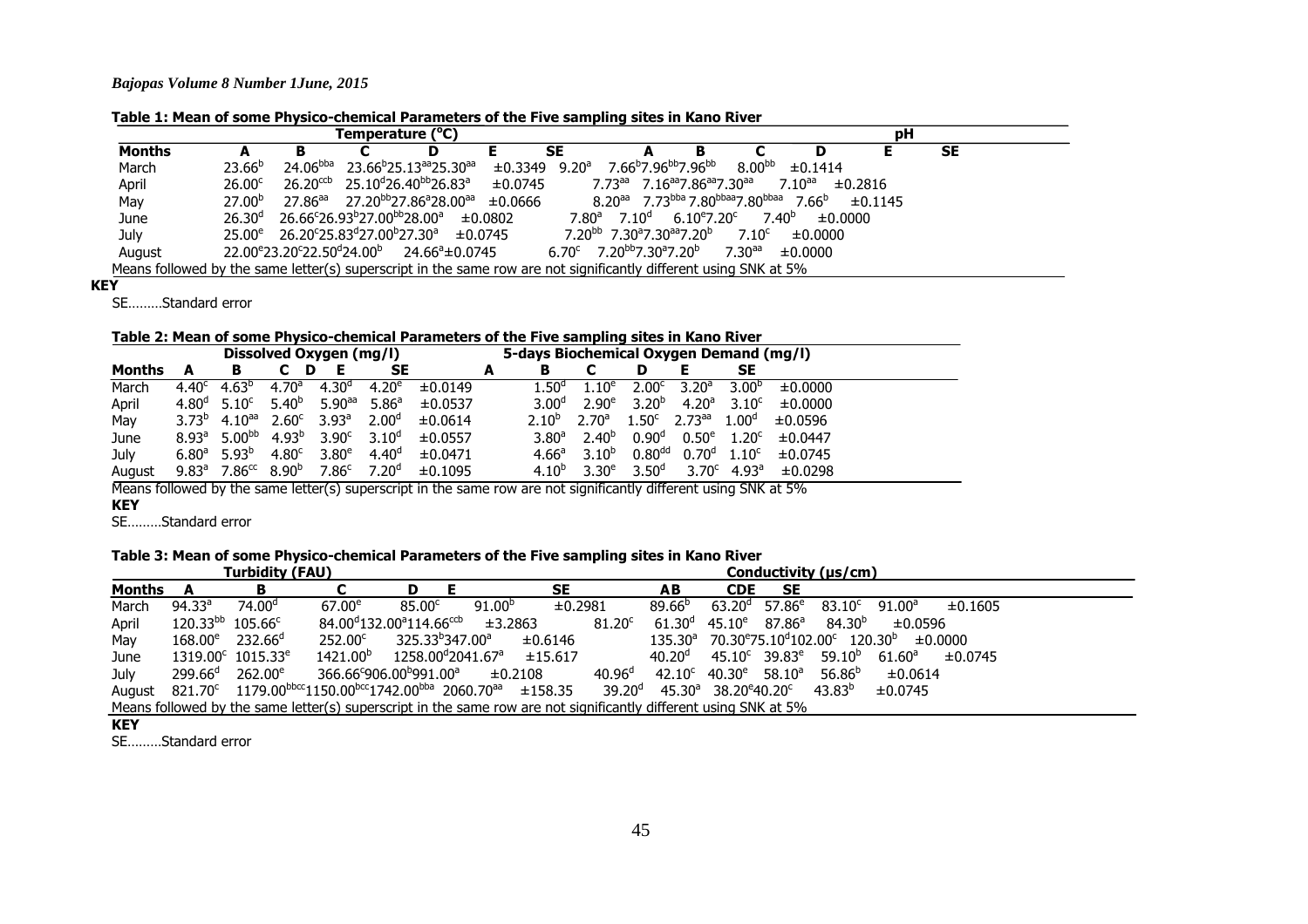**Table 4: Mean of some Physico-chemical Parameters of the Five sampling sites in Kano River** 

| Phosphate (mg/l)                                                                                                 |                   |                                |                   |                              |                   |           |  | Nitrate (mg/l)                |                   |                    |                   |                     |                   |                  |         |  |
|------------------------------------------------------------------------------------------------------------------|-------------------|--------------------------------|-------------------|------------------------------|-------------------|-----------|--|-------------------------------|-------------------|--------------------|-------------------|---------------------|-------------------|------------------|---------|--|
| <b>Months</b>                                                                                                    |                   |                                | D                 |                              |                   | <b>SE</b> |  | А                             |                   | в                  |                   |                     |                   | <b>SE</b>        |         |  |
| March                                                                                                            | $0.22^d$          | $-49^\circ$ .                  | 0.24 <sup>c</sup> | 0.20 <sup>e</sup>            | $1.42^{b}$        | ±0.0014   |  |                               | $0.80^{\circ}$    | $1.70^{\rm a}$     | $1.60^{\rm b}$    | $0.50^{\circ}$      | 0.00 <sup>e</sup> | ±0.0000          |         |  |
| April                                                                                                            | 0.51 <sup>a</sup> | 0.09 <sup>d</sup>              | 0.01 <sup>e</sup> | 0.10 <sup>c</sup>            | $0.21^{b}$        | ±0.0000   |  |                               | $1.30^{a}$        | 0.90 <sup>b</sup>  | 0.20 <sup>e</sup> | 0.80 <sup>c</sup>   | 0.60 <sup>d</sup> | ±0.0000          |         |  |
| May                                                                                                              | $0.12^{b}$        | 0.29 <sup>a</sup>              | 0.08 <sup>c</sup> | 0.01 <sup>dd</sup>           | 0.01 <sup>d</sup> | ±0.0000   |  |                               |                   | $1.60^{\rm d}$     | 4.80 <sup>a</sup> | 2.60 <sup>b</sup>   | 1.80 <sup>c</sup> | $.50^\mathrm{e}$ | ±0.0000 |  |
| June                                                                                                             | 2.13 <sup>a</sup> | $1.13^{d}$                     | $1.04^\mathrm{e}$ | 1.14 <sup>c</sup>            | $2.10^{b}$        | ±0.0000   |  |                               | 4.60 <sup>a</sup> | 3.50 <sup>c</sup>  | 1.30 <sup>e</sup> | 2.66 <sup>d</sup>   | 3.90 <sup>b</sup> | ±0.0745          |         |  |
| July                                                                                                             | $1.17^{b}$        | $0.35^{\circ}$                 | $0.24^e$          | 1.02 <sup>c</sup>            | 1.50 <sup>a</sup> | ±0.0059   |  |                               | 2.60 <sup>a</sup> | $1.20^e$           | 2.40 <sup>c</sup> | 1.50 <sup>d</sup>   | 2.50 <sup>b</sup> | ±0.0000          |         |  |
| August                                                                                                           | $3.99^{bb}$       | $1.20^{\rm d}$ 2.49 $^{\rm c}$ |                   | $3.79^{b}$<br>$6.65^{\circ}$ |                   | ±0.0769   |  | $12.93^{\circ} 13.40^{\circ}$ |                   | 11.93 <sup>d</sup> | $14.40^{\circ}$   | 12.00 <sup>dd</sup> | ±0.0918           |                  |         |  |
| Means followed by the same letter(s) superscript in the same row are not significantly different using SNK at 5% |                   |                                |                   |                              |                   |           |  |                               |                   |                    |                   |                     |                   |                  |         |  |

## **KEY**

### SE………Standarderror

## **Table5: Algal Species Identified in the Samples of Kano River (March-August, 2013)**

| <b>Algae</b><br><b>Estimated (cells/ml)</b> |                     | Algae                                 | <b>Estimated (cells/ml)</b> |  |  |  |  |  |
|---------------------------------------------|---------------------|---------------------------------------|-----------------------------|--|--|--|--|--|
| <b>Class:Bacillariophyceae(Diatoms)</b>     |                     | Class: Chlorophyceae (Green algae)    |                             |  |  |  |  |  |
| <i>Amphipleura</i> sp                       | 4.0X10 <sup>4</sup> | <i>Ulothrix</i> sp                    | $3.2$ X $105$               |  |  |  |  |  |
| Caloneis sp                                 | 8.0X10 <sup>4</sup> | Spirogyra spp                         | 5.0X10 <sup>5</sup>         |  |  |  |  |  |
| Coscinodiscus sp                            | $3.0X10^{4}$        | Oedogonium spp                        | 1.4X10 <sup>5</sup>         |  |  |  |  |  |
| Craticula sp                                | 9.0X10 <sup>4</sup> | Haematococcus sp                      | 5.0X10 <sup>4</sup>         |  |  |  |  |  |
| Diatoma spp                                 | 1.5X10 <sup>5</sup> | Cosmarium spp                         | 6.0X10 <sup>4</sup>         |  |  |  |  |  |
| <i>Encyonema</i> sp                         | 8.0X10 <sup>4</sup> | <i>Closterium</i> sp                  | 1.0X10 <sup>4</sup>         |  |  |  |  |  |
| Eunotia arcus                               | 6.0X10 <sup>4</sup> | Chlorococcum sp                       | 3.0X10 <sup>4</sup>         |  |  |  |  |  |
| Fragilaria sp                               | $1.6X10^{5}$        | Penium sp                             | 1.4X10 <sup>5</sup>         |  |  |  |  |  |
| <i>Frustulia</i> sp                         | $7.0X10^4$          | Desmid                                | 1.0X10 <sup>4</sup>         |  |  |  |  |  |
| Gomphonema spp                              | $7.0X10^4$          | Class: Cyanophyceae(Blue-green algae) |                             |  |  |  |  |  |
| Melosira sp                                 | 1.2X10 <sup>5</sup> | <i>Oscillatoria</i> sp                | $1.7X10^{5}$                |  |  |  |  |  |
| Nitzschia spp                               | 7.5X10 <sup>5</sup> | <i>Chroococus</i> sp                  | 4.0X10 <sup>4</sup>         |  |  |  |  |  |
| Nitzschia linearis                          | 8.0X10 <sup>4</sup> |                                       |                             |  |  |  |  |  |
| Navicula spp                                | 3.2X10 <sup>5</sup> |                                       |                             |  |  |  |  |  |
| Navicula subtilissima                       | $7.0X10^4$          |                                       |                             |  |  |  |  |  |
| Navicula tripuntata                         | 8.0X10 <sup>4</sup> |                                       |                             |  |  |  |  |  |
| <i>Pinnularia</i> sp                        | 8.0X10 <sup>4</sup> |                                       |                             |  |  |  |  |  |
| Surirella elegans                           | 6.0X10 <sup>4</sup> |                                       |                             |  |  |  |  |  |
| <i>Synedra</i> spp                          | 1.0X10 <sup>5</sup> |                                       |                             |  |  |  |  |  |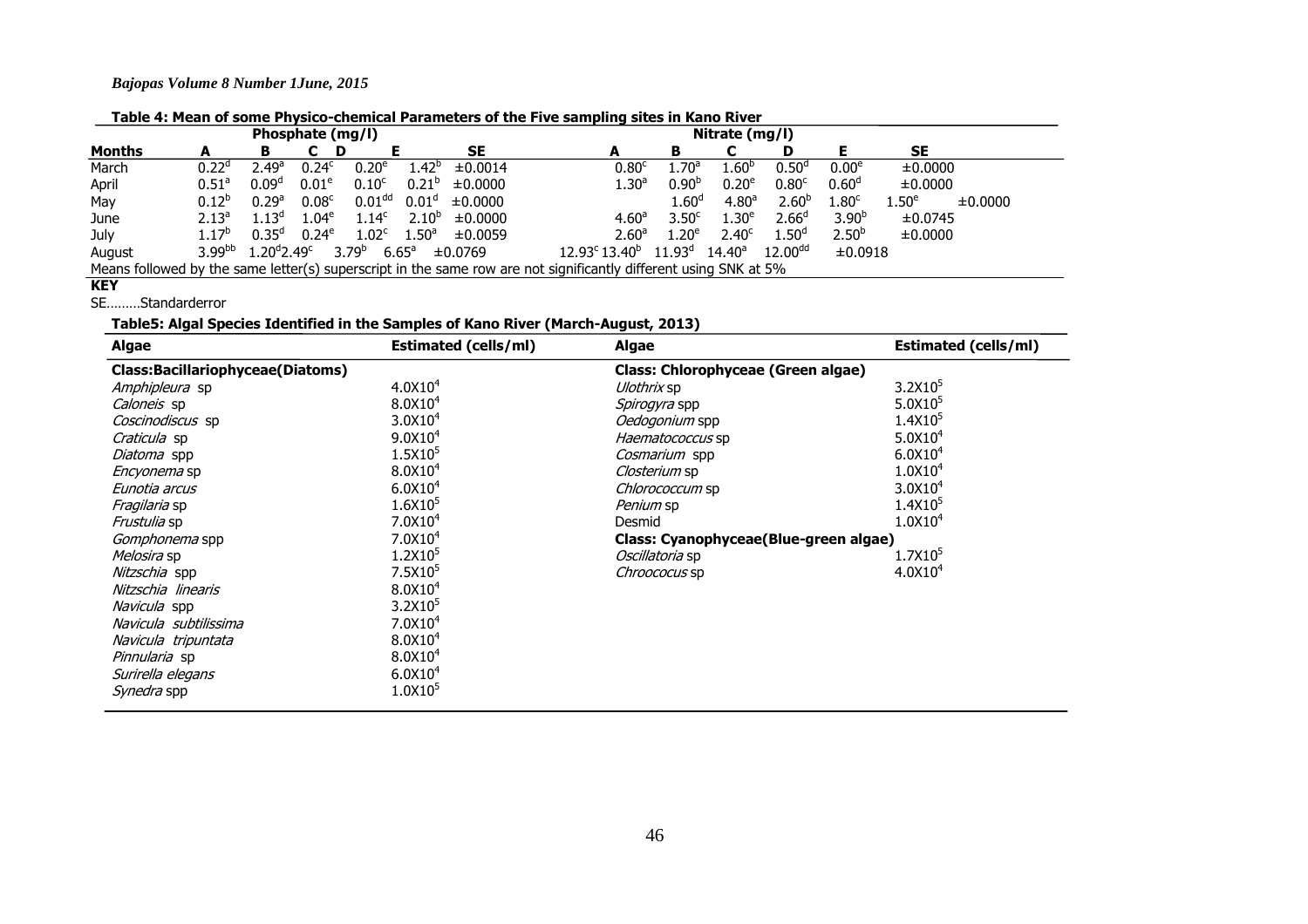| Table 6: Correlation Coefficients of Algal Species and Physico-chemical Parameters of Kano River. |  |  |  |  |
|---------------------------------------------------------------------------------------------------|--|--|--|--|
|---------------------------------------------------------------------------------------------------|--|--|--|--|

| Temp.            | pH                            | DO                  | BOD <sub>5</sub> Cond. | Turbidity    |              | $NO3$ $PO4$ Algae |             |         |         |  |
|------------------|-------------------------------|---------------------|------------------------|--------------|--------------|-------------------|-------------|---------|---------|--|
|                  | (°C)                          | (mg/l)              | (mg/l)                 | $(\mu s/cm)$ | (FAU)        | (mg/l)            | (mg/l)      |         |         |  |
| Temp.            | 1.00000                       |                     |                        |              |              |                   |             |         |         |  |
| рH               | $-0.04065$                    | 1.00000             |                        |              |              |                   |             |         |         |  |
| DO.              | $-0.68495**$                  | $-0.31434$          | 1.00000                |              |              |                   |             |         |         |  |
| BOD <sub>5</sub> | $-0.42954**$                  | $-0.052130.71227**$ | 1.00000                |              |              |                   |             |         |         |  |
| Cond.            | $0.41315**$                   | $0.51886**$         | $-0.61502**$           | $-0.21239$   | 1.00000      |                   |             |         |         |  |
| Turb.            | $-0.03385 - 0.44285**$        | $0.34130*$          | 0.03675                |              | $-0.49832**$ | 1.00000           |             |         |         |  |
| NO <sub>3</sub>  | $0.56302**$                   | $-0.298020.71118**$ | $0.44137**$            |              | $-0.47365**$ | $0.63505**$       | 1.00000     |         |         |  |
| PO <sub>4</sub>  | $-0.44100**$                  | $-0.292070.57447**$ | $0.38844*$             |              | $-0.47032**$ | $0.70525**$       | $0.74359**$ | 1.00000 |         |  |
| Algae            | $-0.29726 - 0.213020.49330**$ |                     | $0.42387**$            | $-0.34335*$  | $0.37090*$   | $0.47305**$       | $0.59616**$ |         | 1.00000 |  |
|                  | ** Significant at p<0.0001    |                     |                        |              |              |                   |             |         |         |  |

\*Significant at p<0.001

#### **DISCUSSION**

 Sleigh (1991) opines that there are six ecological factors that are important to the life of aquatic organisms. They include water, temperature, oxygen, light, pH and salinity. The temperature measurements of Kano river corresponds to the work of Adeniyi and Ovie (1982) who reported that temperature range for the survival and optimum growth of aquatic organisms including planktons, fish and macroinvertebrates etc. is between 22<sup>0</sup>C to 31<sup>0</sup>C. The range is also in line with the findings of Abdullahi and Indabawa (2004) who carried out a research at River Hadejia and find out a temperature range of 21<sup>0</sup>C to 34<sup>0</sup>C recorded in August and May respectively. The variation in temperature throughout the research period may be associated to changes in climatic condition of the environment.

 The result of the water pH in this study is in harmony with the research of Haruna (2003) who reported that conducive surface water pH for aquatic life is in the range of 6.6 to 9.3. Similarly, the mean pH value of all sites were within the acceptable limit of 6.5-8.5 recommended for inland and drinking water quality(WHO,1996) except at Site A in March (9.20) and Site C in June (6.10).For Site A, the high pH value is due to infiltration of Challawa river receiving effluents from surrounding industries into Kano river. It could also be as a result of antropogenic activities taken place regularly. The low pH value in Site C is as a result of agricultural runoffs (with varying pH conditions) into the river. This is because Site C is located close to Site B where individuals source water for irrigation activities.The Dissolved Oxygen concentrations observed in this study are however, below the recommended value by USEPA(1970) (40-60mg/l).Thus; this indicates high level of anthropogenic activities within the area. It was observed during the research that the amount of Dissolved Oxygen increases when Algal cells increases. According to (Titman, 1976) phytoplankton increase the water oxygen concentration during the process of photosynthesis which evolves oxygen for respiration.

 In the present study, the values for Biochemical Oxygen Demand fluctuates within the sampling Sites, but it falls within the FEPA (1991) regulated limit of <4mg/l. Except at Site D in April, A in July and Site A&E in August. The high level of Biochemical Dissolved Oxygen in these Sites is as a result of pollutants discharged into the river due to antropogenic activities taken place regularly irrespective of the season including washing, bathing, discharge of agricultural wastes e.t.c. Abdullahi and Indabawa(2004) support the view. Besides, the high level of Biological Dissolved Oxygen could be as a result of industrial pollutants from Challawa river because Site D and E are places where river Challawa forms a confluence with Kano river. At site A, infiltration of the river occurs, the site also receives high agricultural wastes.The turbidity of the present study falls within the USEPA (1970) limit range of 1-2000 August. except at Site E in June and August.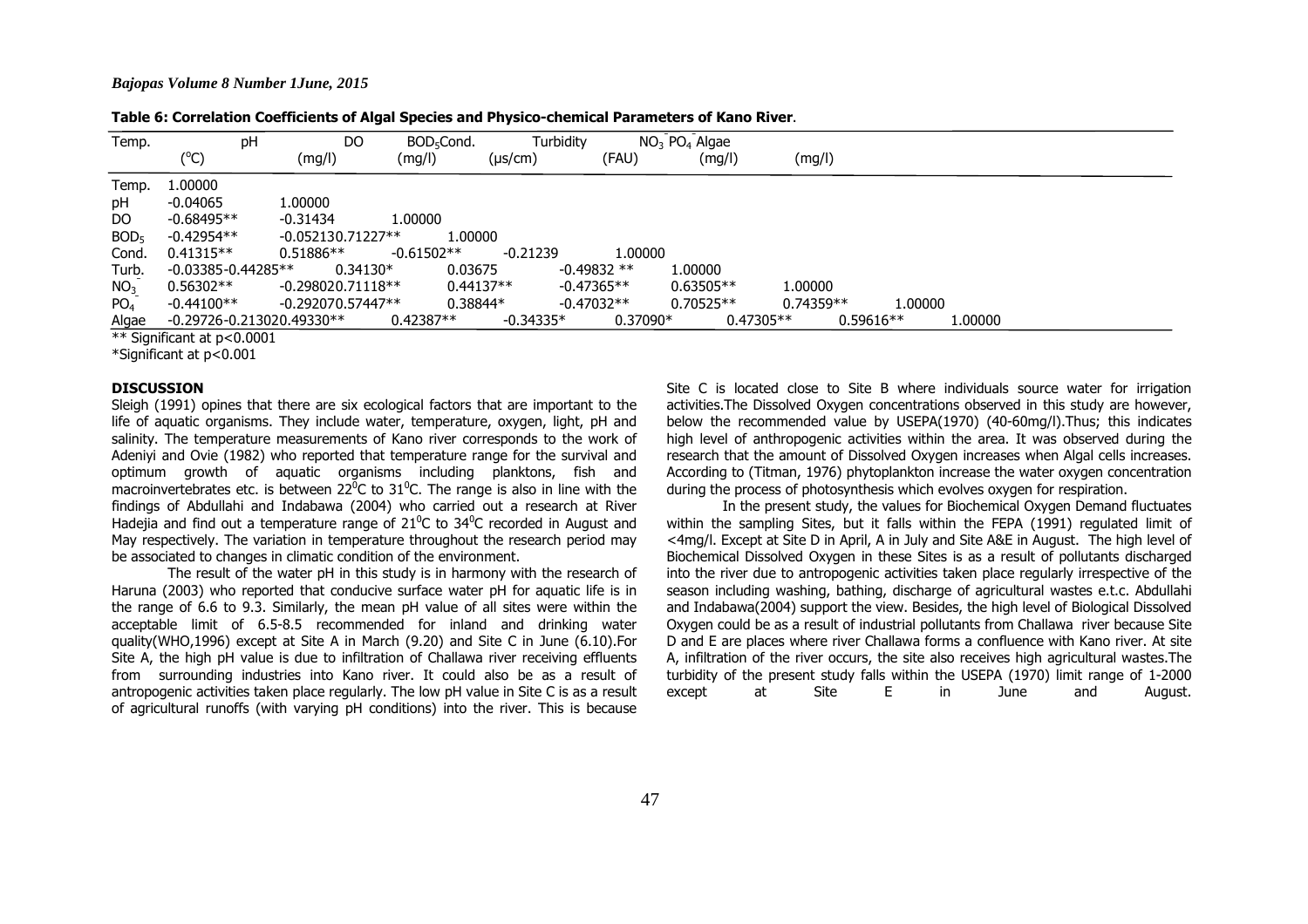The high value in this site is due to heavy rainfall leading to increase surface runoff from upper land which carries a lot of suspended materials into the river leading to high turbidity values (Anhwange et al., 2012) support this view. The electrical conductivity observed in this study falls within the Conductivity range for Nigerian inland water bodies as reported by Deeker et al., (2010).

Results of the present study revealed the phosphate level of 0.01 to 6.65mg/l. The high level of phosphate indicates eutrophication in the area; this is as a result of high rate of decomposition of organic matter, agricultural runoff, farming and other activities taken place in the area (Anhwange et al., 2012) support this view. The high rate of algae observed as a result of high phosphate concentration from this research is supported by earlier work of Abdullahi and Indabawa (2004),Horn and Viner (1971). The Nitrate value of this study falls within the USEPA range of <10mg/l except for August at both Sites. The high nitrate level is due to anthropogenic activities such as agricultural practices like irrigation near the river banks, excessive use of fertilizers coupled with continuous discharge of organic wastes from neighboring settlements. High algal number in relation to high nitrate concentration observed from the research is also in accordance with the work of Keeney (1972).

Fifty six (56) species of algae were identified from Kano River. Thirty seven (37) belong to the class

### **REFERENCES**

- Abdullahi, B. A. and Indabawa, I. I. (2004): Ecology of Freshwater Phytoplanktons of River Hadejia, Jigawa State, Nigeria. Best journal 1(2):141-149.
- Abdullahi, J. M. and Ahmed, A. M. (2013): Survey of Phytoplanton in Wudil River, Kano State Nigeria. Aquatic Biology Research.1 (1):10-16.
- Abowie, J.F.N., Tawari, C.C., Hart, A.I. and Garicks, D.U. (2008): Phytoplankton and physico-chemical characteristics in the lower Sombreiro River, Niger Delta, Nigeria. African Journal of Applied Zoology & Environmental Biology, 10, 11-19.
- Adeniyi, H.A. and Ovie, S.T. (1982): Study and Appraisal For the water quality of the Asa Oil and Niger Rivers. NIFFER Annual Report Pp:15-20.
- Aliyu, S. B. (2012): An Account of the High Population in Kano State, Northern Nigeria Department of geography Federal College of Education, Kano, Nigeria.
- American Public Health Association (APHA, 1985): Standard methods for the examination of water and waste waters.  $16<sup>th</sup>$  edition. APHA, AWWA and WPCF, Washington DC Pp1007- 1151.
- American Public Health Association (APHA, 1992): Standard methods for the examination ofwater and waste waters.18<sup>th</sup> edition.<br>American Public Health Association. Association, Washington D.C.
- Anhwange, B.A., Agbaji, E. B. and Gimba, E.C. (2012): Impact Assessment of Human Activities and Seasonal Variation on River Benue, within

Bacillariophyceae, Seventeen (17) belong Chlorophyceae while Two (2) belong to Cyanophyceae. The result of this study varies with some study in Nigeria, 29 species were identified from river Hadejia (Abdullahi and Indabawa, 2004), 15 species from river Wudil (Abdullahi and Ahmed, 2013). Also Chinda and Keremah(2001) reported 89 species from Bonny estuary, Abowie et al., (2008) reported 43 species from lower Sombreiro river.

### **CONCLUSION**

In conclusion, Kano River is a eutrophied water body as a result of the anthropogenic activities taking place regularly, which leads to the growth of high species of Algae. The river also receives effluents from neighbouring river (Challawa) which results in pollution of the river water. Diatoms being the predominant flora in the aquatic environment serves as indicators of pollution in the water body.

### **RECOMMENDATION**

Industries near Challawa river should be advised to treat their effluents before discharging. This is because both River Kano and Challawa River are the major sources of water supply to Kano metropolitant and at a point, River Challawa forms a confluence with Kano River. Hence, receiving pollutants from the river which is hazardous to humans and other aquatic flora and fauna.

> Makurdi Metropolis. International Journal of Science and Technology, 2(5):248-254.

- Bard, J.P., De Kimpe, J. and Lemasson, P.L. (1976): Handbook of tropical fish culture. Centre Technical Forestor Tropical 45 bis, Avenue de la Bella Gabrielle. 94130. Nogent-sur-Marine: France.
- Beveridge, M.C.M. (1985): Methods of Biological Analysis. In: Stirling, H.P.(ed.) Chemical and Biological methods of water analysis for<br>aquacultureists. $1^{st}$  ed. Institute of aquacultureists.1<sup>st</sup> ed. Institute of Aquaculture, University of Stirling,Stirling.Great Britain.119p.
- Chinda, A.C. and Keremah, R.I. (2001): Physiochemistry and Phytoplankton of a Brackish Water Fish Pond of the Bonny Estuary, Nigeria. Journal of Environ.Stud, 2:63-71.
- Deeker, S.N., Abowei, J.F.N. and Alfred-Ockiya, J.F. (2010): Seasonal Variation of Some Physical and Chemical Parameters of Luubara Creek, Ogoni Land, Nigeria; Reseach Journal of Environmental and Earth Sciences 2(4):208- 215.
- Edward G. B., and David C. S. (2010): A Key to the More Frequently Occurring Freshwater Algae.Freshwater Algae: Identification and Use as Bioindicators.C 2010 John Wiley & Sons, Ltd.
- Ennis, G.L. and Albright, L.J. (1982): Distribution and Abundance of Periphyton and Plankton Species in Two Subarctic Canadian Rivers. Canadian Journal of Botany, 60: 224-236.
- Federal Environmental Protection Agency, FEPA. (1991): National Environmental Protection (Effluent